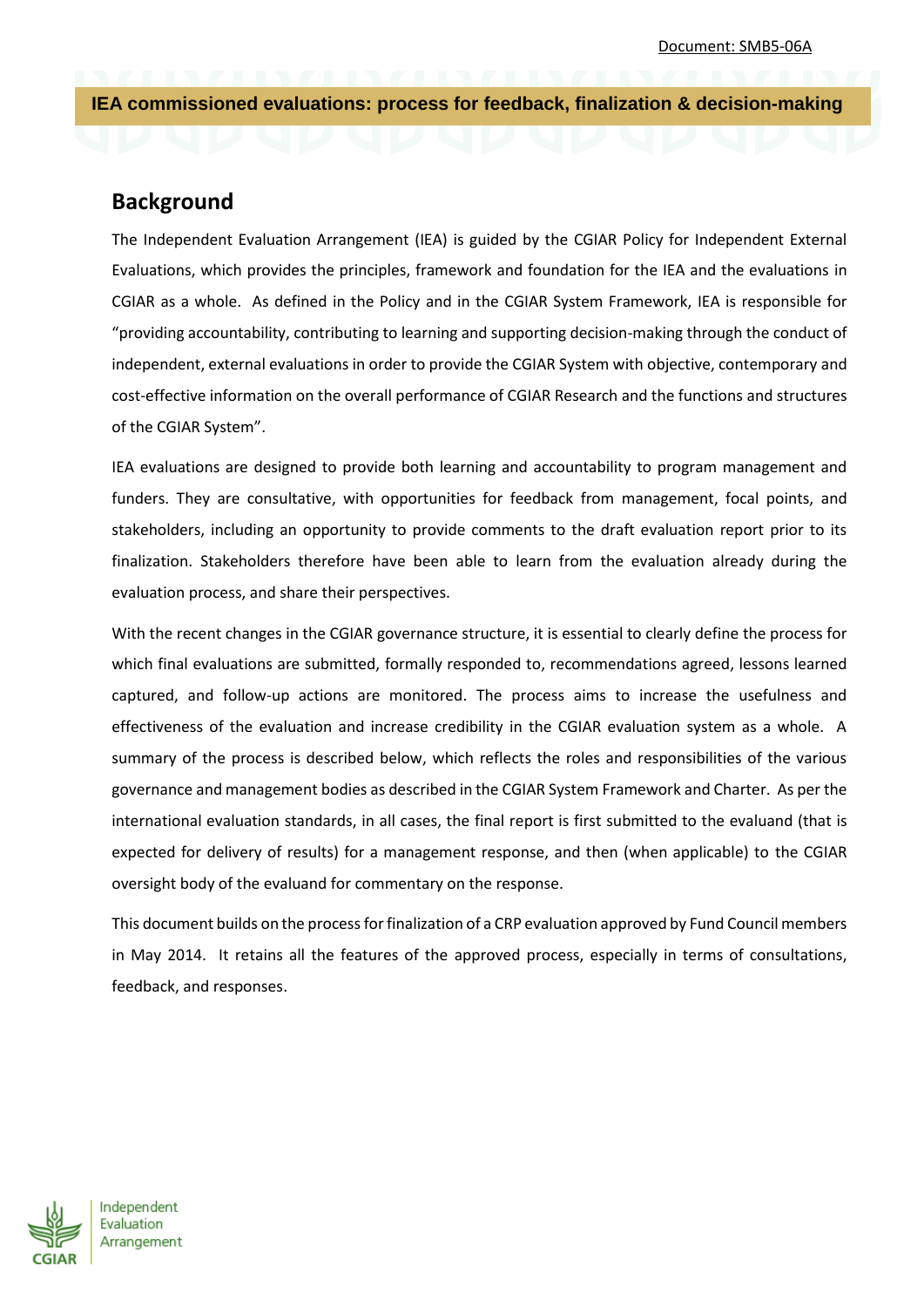## **IEA Evaluations: Process for Finalization, Feedback and Decision-making**



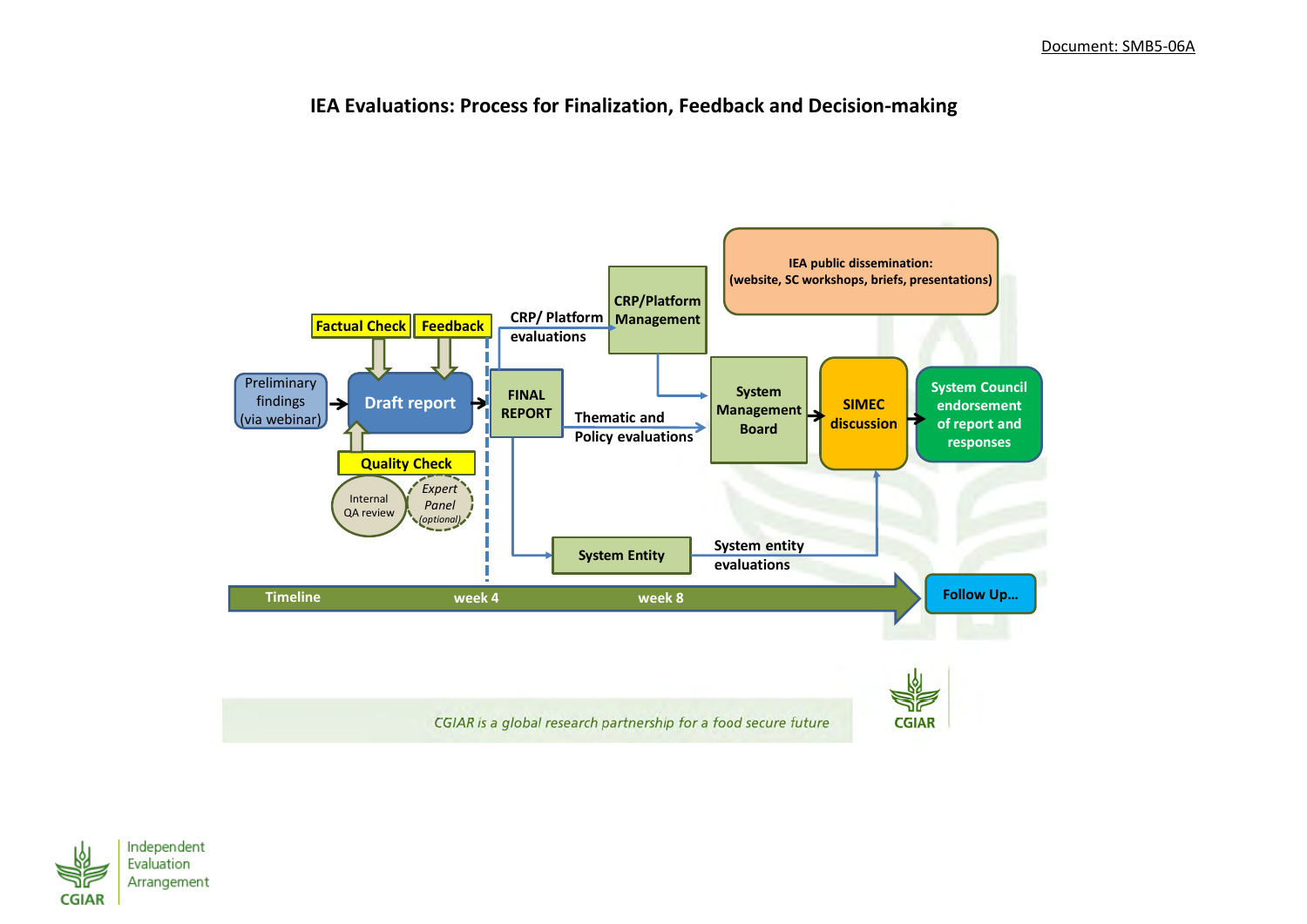| <b>Shared Evaluation</b>                                          | <b>Purpose and resulting output</b>                                                                                                                                                                                                                                                                | <b>Timing</b>                           | <b>Action By</b>                                                                                                                                                                                                                                                                                                                                                                                                                                                 |
|-------------------------------------------------------------------|----------------------------------------------------------------------------------------------------------------------------------------------------------------------------------------------------------------------------------------------------------------------------------------------------|-----------------------------------------|------------------------------------------------------------------------------------------------------------------------------------------------------------------------------------------------------------------------------------------------------------------------------------------------------------------------------------------------------------------------------------------------------------------------------------------------------------------|
| <b>Output</b>                                                     |                                                                                                                                                                                                                                                                                                    |                                         |                                                                                                                                                                                                                                                                                                                                                                                                                                                                  |
| <b>Preliminary</b><br><b>Findings</b>                             | Exchange views on the areas where the likely<br>conclusions and recommendations will focus for<br>improving factual accuracy and addressing<br>potential misunderstandings. Preliminary results<br>validated, and Evaluation Team Leader proceeds<br>with drafting report                          | Towards the end of the<br>inquiry phase | IEA and Team Leader in an open discussion with stakeholders (always<br>including management and focal points) as well as ISPC, GFAR and System<br>Office                                                                                                                                                                                                                                                                                                         |
| <b>Early draft report</b>                                         | Fact checking by management body of the<br>evaluand, and quality assurance review by IEA to<br>ensure a factually correct high quality report                                                                                                                                                      | One week                                | IEA and management body of evaluand (CRP management/entity being<br>evaluated)                                                                                                                                                                                                                                                                                                                                                                                   |
| Early draft report<br>(optional)                                  | Review and feedback of evaluation report for<br>external expert focus.                                                                                                                                                                                                                             | Two weeks<br>(overlaps factual check)   | <b>Expert Panel or Resource Group (optional)</b>                                                                                                                                                                                                                                                                                                                                                                                                                 |
| <b>Final Draft Report</b>                                         | Provide comments and feedback prior to<br>finalization of report. Comments and feedback are<br>compiled by IEA and shared with Team Leader for<br>action/response. The final comments matrix,<br>including the response to each comment may be<br>shared with the stakeholder groups.              | Three weeks                             | <b>CRP and Platform Evaluation:</b><br>CRP/Platform: Management; Researchers; Governance; Lead Center<br>Management & Governance, Participating Center Management, Selected<br>Stakeholders, & System Management Office<br>Thematic/ System-wide Policy Evaluations:<br>Nominated Center/CRP Focal Points, System Management Office<br><b>System Entity Evaluations</b><br>System Entity Management, Center Management, CRP Management,<br>selected stakeholders |
| <b>Final report</b>                                               | Management Response: Management responds to<br>the evaluation findings and recommendations and<br>provides action proposals, specifically stating if<br>they reject any recommendation (and propose no<br>action) and if they are proposing actions additional<br>to those indicated in the report | Three weeks                             | <b>CRP and Platform Evaluations:</b><br>CRP/Platform Management (including oversight and approval from<br>CRP/Platform and lead Center governance)<br>Thematic/ System-wide Policy Evaluations:<br>System Management Board (consolidating Center responses)<br><b>System Entity Evaluations</b><br>System Entity Management (including oversight and approval from System<br>Entity governance, if applicable)                                                   |
| <b>Management</b><br><b>Response (and</b><br><b>Final Report)</b> | <b>System Organization Commentary:</b><br>Provide commentary to the management response<br>and evaluation report from the System-level/<br>System Organization perspective. Commentary<br>responds to evaluation report recommendations<br>related to system-level issues, and include action      | Two weeks                               | <b>CRP and Platform Evaluations:</b><br>System Management Board considers both evaluation report and CRP<br>Management Response and provides commentary on management<br>response. For system-level recommendations, and those addressed to<br>System Organization, commentary to include response & action plan                                                                                                                                                 |

# **Summary Table: Evaluation report review, finalization, and approval – process and responsibilities**

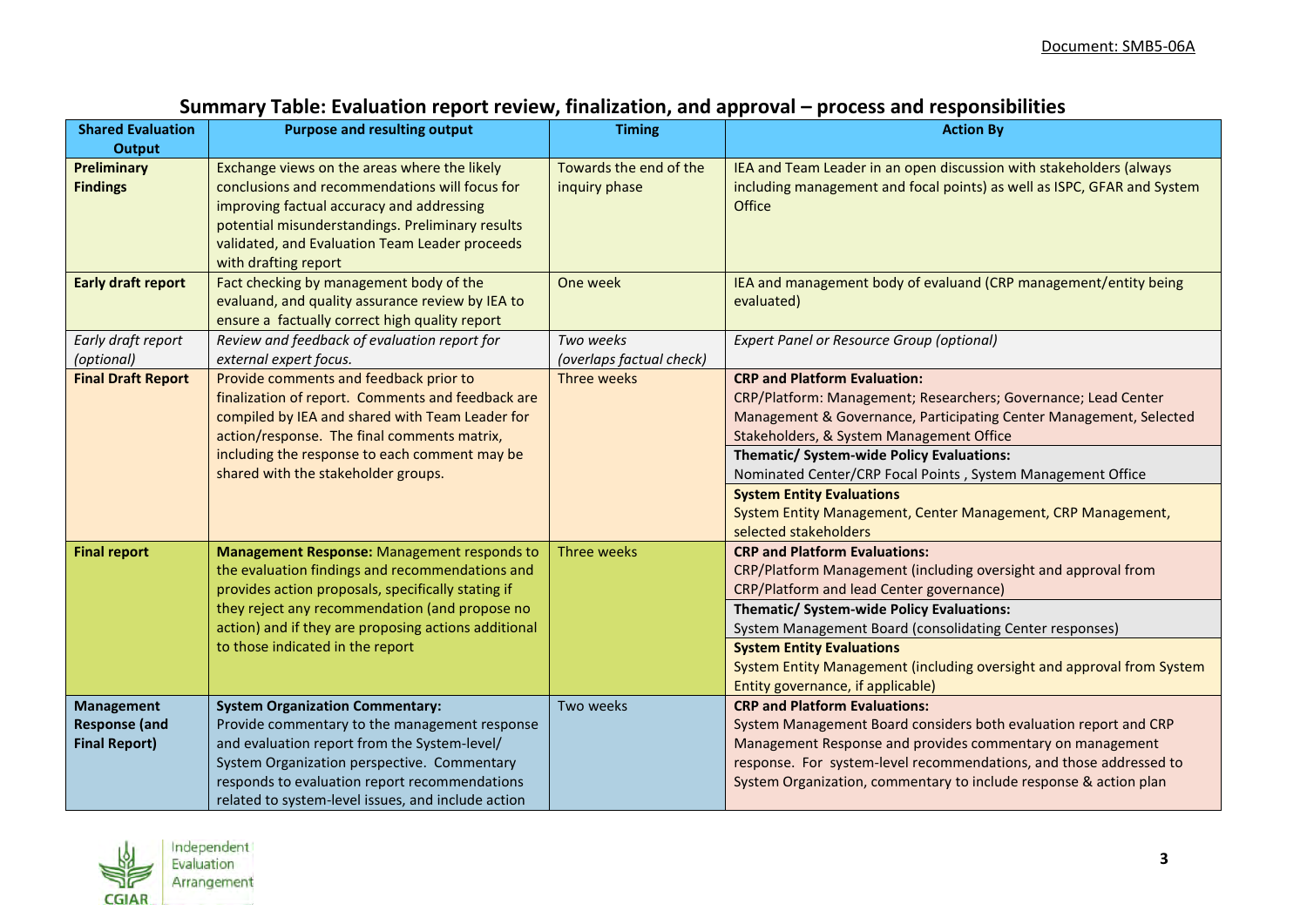|                        | plan to recommendations addressed to System<br>Management Board or Office |                        | Thematic/ System-wide Policy Evaluations:<br>Not applicable |
|------------------------|---------------------------------------------------------------------------|------------------------|-------------------------------------------------------------|
|                        |                                                                           |                        | <b>System Entity Evaluations</b>                            |
|                        |                                                                           |                        | Not applicable                                              |
| <b>Final Report +</b>  | <b>System Council Committee (SIMEC) statement:</b>                        | In advance of System   | System Council Committee (SIMEC) and ISPC                   |
| <b>Management</b>      | SIMEC to discuss evaluation report, management                            | <b>Council meeting</b> |                                                             |
| response+ (System      | response, (commentary) and action plan(s), and                            |                        |                                                             |
| <b>Organization</b>    | provide guidance to the System Council on a                               |                        |                                                             |
| Commentary)            | position regarding the evaluation                                         |                        |                                                             |
|                        | recommendations and response(s). SIMEC to draft                           |                        |                                                             |
|                        | a statement/report to submit to System Council on                         |                        |                                                             |
|                        | evaluation recommendations and follow up                                  |                        |                                                             |
| <b>Final Report +</b>  | For System Council consideration of the final                             | In advance of System   | <b>System Council</b>                                       |
| <b>Management</b>      | evaluation report and endorsement of                                      | Council meeting        |                                                             |
| response + (System     | Management response and (commentary).                                     |                        |                                                             |
| <b>Organization</b>    |                                                                           |                        |                                                             |
| Commentary)+           | To formally submit the evaluation package (all                            |                        |                                                             |
| <b>SIMEC statement</b> | documents) to the System Council                                          |                        |                                                             |

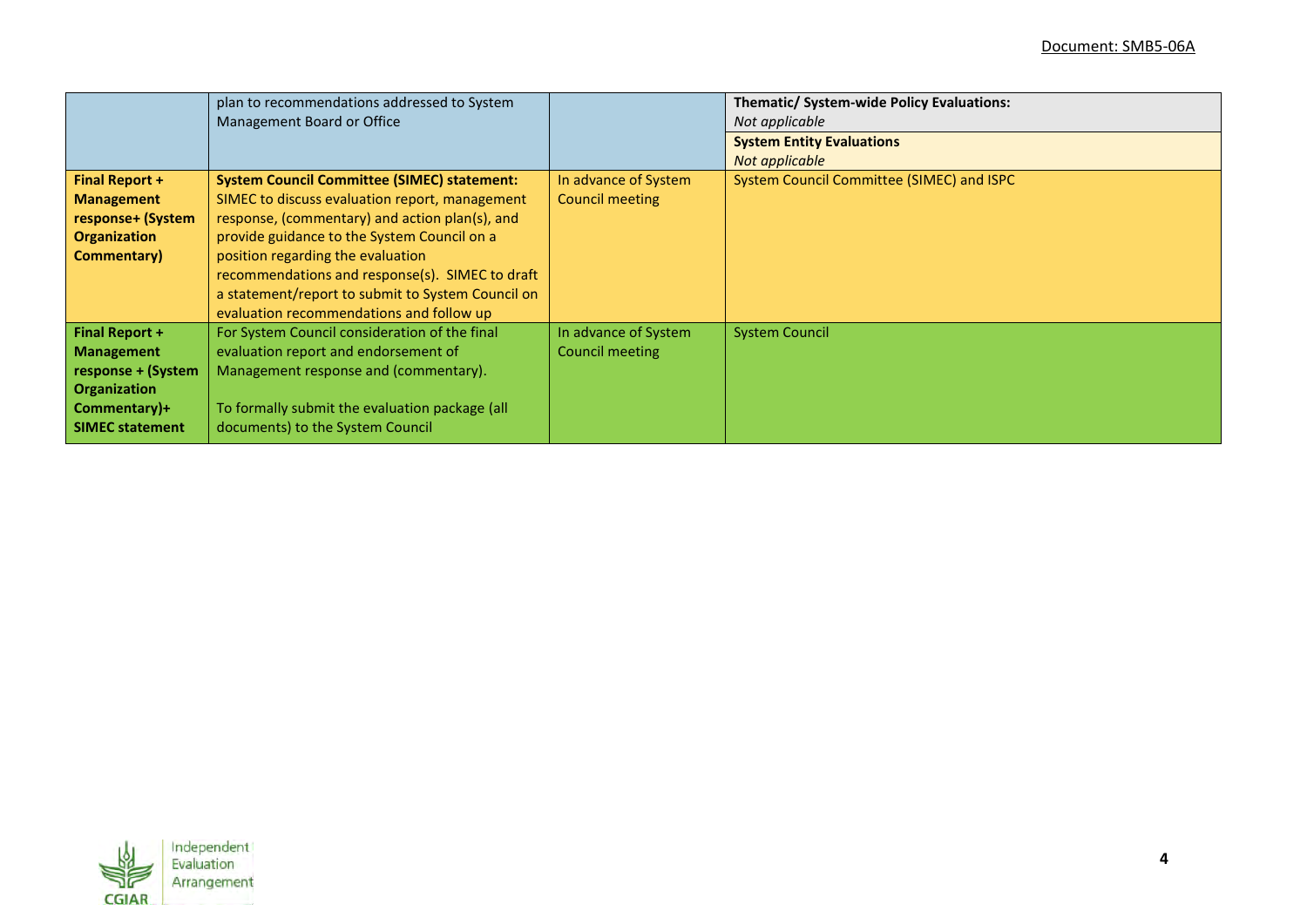### **FINAL EVALUATION REPORT**

The final evaluation report will be submitted to the management team for formal response and action plan on evaluation report and, specifically, the resulting recommendations. This will ensure that there is a transparent record of how management has considered the recommendations and findings and intends to implement them through a clear action plan. Furthermore, the management response allows highlighting how lessons from the evaluation findings will be addressed and whether there are any financial implications.

## **MANAGEMENT RESPONSE AND ACTION PLAN**

#### *Who:*

| <b>CRP/Platform evaluation</b> | <b>CRP/Platform Management body</b>                                               |
|--------------------------------|-----------------------------------------------------------------------------------|
| Thematic/Policy evaluations    | System Management Board (consolidating feedback from Center senior<br>management) |
| System entity                  | System entity management                                                          |

One of the most important mechanisms to ensure that the findings and recommendations of the evaluation are being addressed is to request a formal management response and action plan to the evaluation report. As such, the management response is considered one of the essential components for an effective, and complete, evaluation.

IEA will submit the final report to the management body of the evaluand who will draft a management response to the evaluation. The management response will comment on the utility of the report and illustrate management's position on the evaluation. It will also include an action plan in response to the recommendations. For CRP/Platform Evaluations, the management response and action plan are to be reviewed and approved by CRP/Platform Governance and Lead Center Governance prior to finalization and submission.

The management response will contain both an overall response to the evaluation as well as responses by recommendation, addressing each recommendation in the order presented in the evaluation report. In the case of a partially accepted or rejected recommendation, reasons need to be indicated. The response will include information on (1) expected actions to be taken, (2) responsible party or unit for follow-up action, and (3) the time-frame for implementation. It will also indicate whether proposed action has any financial implications.

In providing the management response, management will complete the following **Management Response Matrix/Action Plan**.

| Evaluation                   | Management                        | Management Follow up                                             |                                     |           |                                                                   |
|------------------------------|-----------------------------------|------------------------------------------------------------------|-------------------------------------|-----------|-------------------------------------------------------------------|
| Recommendation<br>(numbered) | Response to the<br>Recommendation | Action to be<br>taken (each<br>action should<br>have a reference | Who is<br>Responsible<br>for Action | Timeframe | Is additional funding<br>required to implement<br>recommendation? |
|                              |                                   | number)                                                          |                                     |           |                                                                   |
| Recommendation #             | (Selecting one of following)      | List action(s)                                                   | Insert                              | Insert    | Yes or No                                                         |
| - copied from                | Accepted in full,                 | Insert                                                           | (institutional                      |           | If further funding required                                       |
| evaluation report,           | Partially accepted or             |                                                                  | not a                               |           | - how much and what is to                                         |
| abbreviated if               | Reiected                          |                                                                  | person)                             |           | be done if no funds                                               |
| necessary                    | Provide brief                     |                                                                  |                                     |           | available?                                                        |
|                              | explanatory comment for           |                                                                  |                                     |           |                                                                   |
|                              | partial or complete rejection     |                                                                  |                                     |           |                                                                   |

**Purpose: Timing:** Upon receipt of final report, the CRP management response will be due within three weeks.